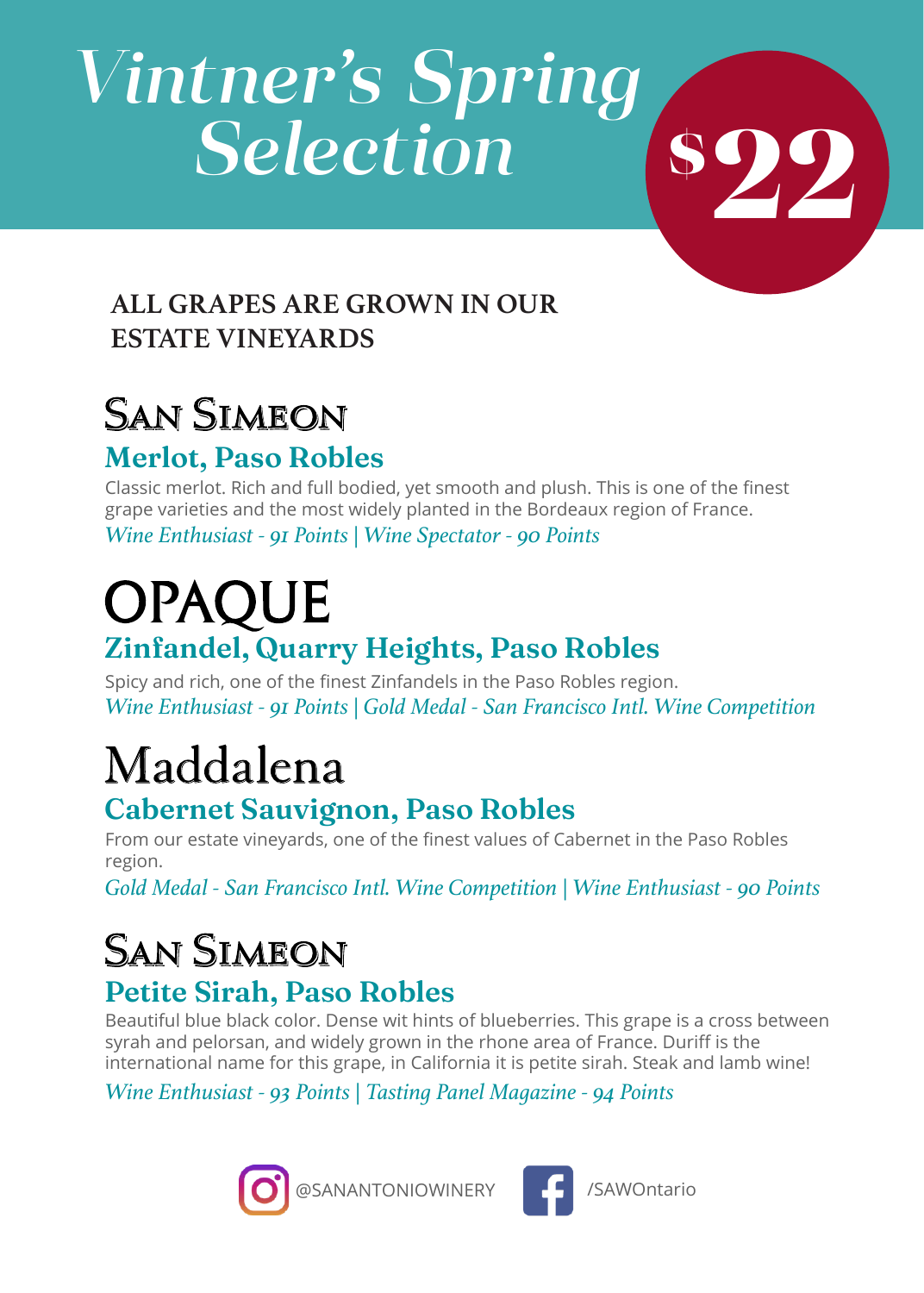# *Springtime Whites*



#### **ALL GRAPES ARE GROWN IN OUR ESTATE VINEYARDS IN MONTEREY COUNTY AND PASO ROBLES**

# San Simeon

#### **Grenache Rosé, Paso Robles**

Created entirely of grenache grapes grown in our Stefano vineyard, El Pomar District, Paso Robles.

*Wine Enthusiast - 91 Points | Tasting Panel Magazine - 92 Points*

#### **SAN SIMEON Sauvignon Blanc, Paso Robles**

Grown in our estate Creston Vineyards of Paso Robles. Crisp and dry , with hints of melon. Produced from the special musque clone. Enjoy with springtime salads and seafoods.

*Vinous - 90 Points | Tasting Panel Magazine - 93 Points*

# San Simeon

#### **Chardonnay, Monterey**

Partially barrel fermented, produced from our estate Monterey vineyards. Elegant and rich, with hints of apple and pear.

*Wine Enthusiast - 90 Points | San Francisco Intl. Wine Competition - 95 Points | Wine Spectator - 90 Points* 

# Maddalena

#### **Pinot Grigio, Monterey**

Crisp and light, very refreshing with hints of melon and mineral flavors. Perfect wine with seafoods and salads.

*Tasting Panel Magazine - 92 Points*